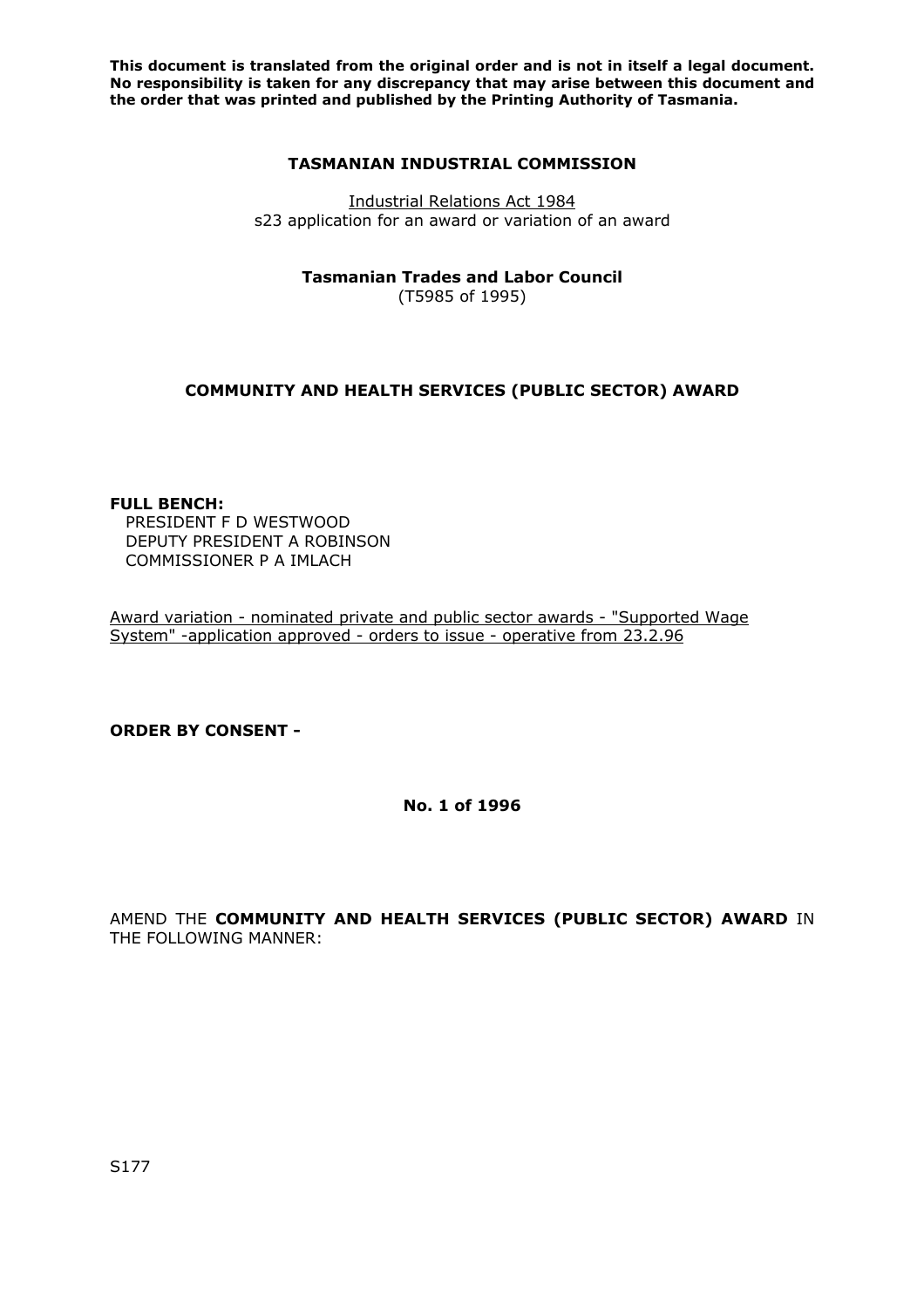### **Delete Clause 8 - Salaries and insert in lieu thereof the following:**

### **"8. SALARIES**

An employee appointed or promoted to a position within a classification level prescribed by this award shall, subject to satisfying the prescribed requirements, be paid the salary rate determined for the relevant classification.

Furthermore the fortnightly equivalents of each relevant award rate (as defined) prescribed by this award shall be calculated by dividing the annual figure payable by twenty-six.

(a) Operational Employees

An employee appointed or promoted to a position within a level prescribed by this award shall be paid at the salary rate determined for that level by reference to the relevant classification standards as set out in Clause 7 - Definitions, subclause (b) -Classification Standards:

|                                                                   | Salary per Annum<br>\$  |
|-------------------------------------------------------------------|-------------------------|
| <b>Level 1</b> (as defined)                                       |                         |
| First 3 months<br>After 3 months and for the next 12 months       | 18875<br>19596          |
| <b>Level 2</b> (as defined)                                       |                         |
| 1st year of service<br>2nd year of service<br>3rd year of service | 20033<br>20487<br>20927 |
| <b>Level 3</b> (as defined)                                       |                         |
| 1st year of service<br>2nd year of service<br>3rd year of service | 21157<br>21438<br>21841 |
| <b>Level 4</b> (as defined)                                       |                         |
| 1st year of service<br>2nd year of service<br>3rd year of service | 22256<br>22562<br>22774 |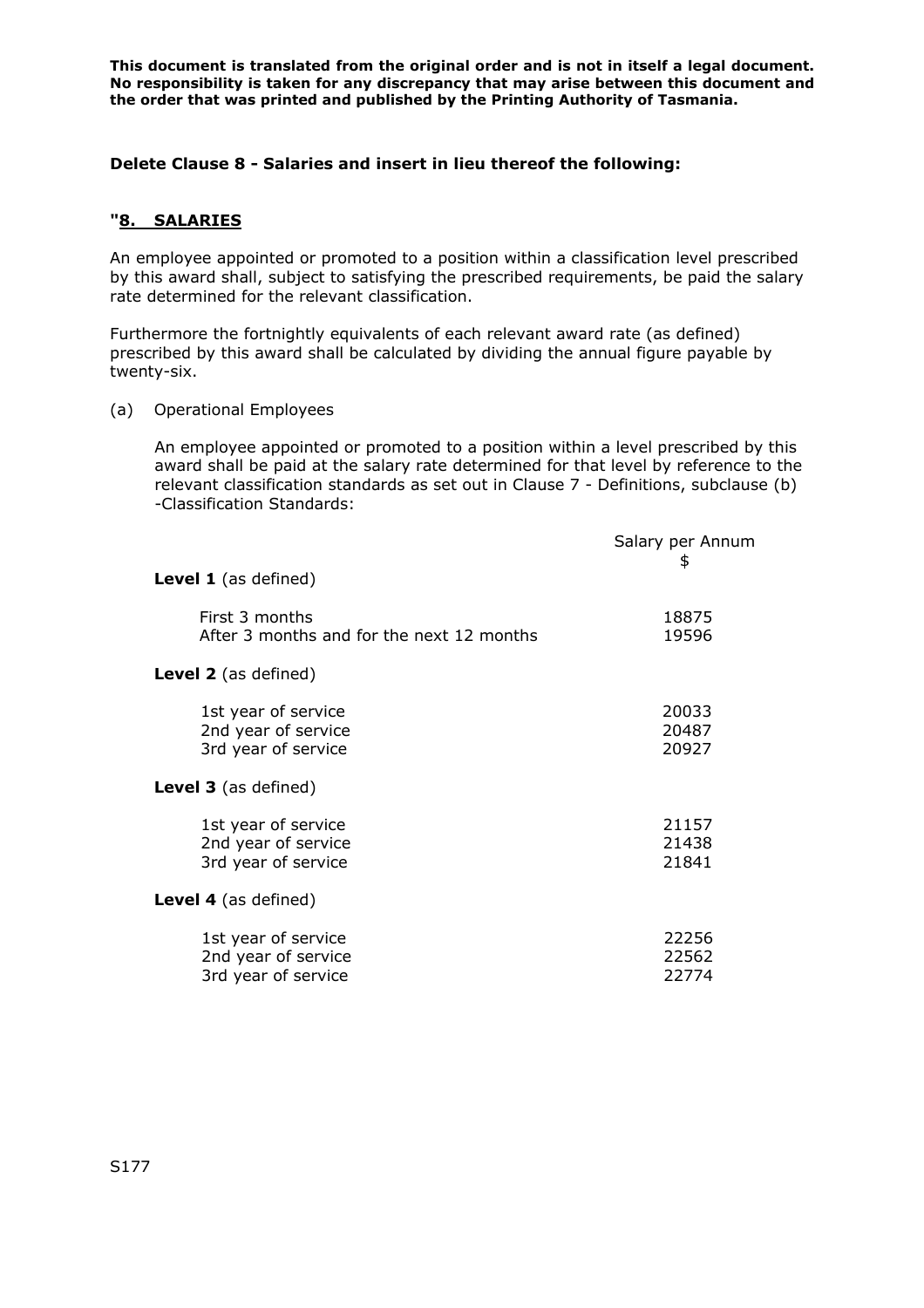**Level 5** (as defined)

| 1st year of service<br>2nd year of service<br>3rd year of service         | 22969<br>23170<br>23652 |
|---------------------------------------------------------------------------|-------------------------|
| <b>Level 6</b> (as defined)<br>1st year of service<br>2nd year of service | 24883<br>25312          |
| <b>Level 7</b> (as defined)                                               | 26085                   |
| <b>Level 8</b> (as defined)                                               | 28488                   |
| <b>Level 9</b> (as defined)                                               | 30951                   |
| <b>Level 10</b> (as defined)                                              | 33428                   |

# (b) Administrative and Clerical Employees

An employee appointed or promoted to a position within a level prescribed by this award shall be paid at the salary rate determined for that level by reference to the relevant classification standards as set out in Clause 7 - Definitions, subclause (b) -Classification Standards.

|                                                                                                                                | Salary per Annum<br>\$                    |
|--------------------------------------------------------------------------------------------------------------------------------|-------------------------------------------|
| <b>Level 1</b> (as defined)                                                                                                    |                                           |
| 1st year of service<br>2nd year of service<br>3rd year of service<br>4th year of service                                       | 17673<br>18875<br>20077<br>21279          |
| <b>Level 2</b> (as defined)                                                                                                    |                                           |
| 1st year of service<br>2nd year of service<br>3rd year of service and thereafter                                               | 22480<br>23681<br>24883                   |
| <b>Level 3</b> (as defined)                                                                                                    |                                           |
| 1st year of service<br>2nd year of service<br>3rd year of service<br>4th year of service<br>5th year of service and thereafter | 26085<br>26686<br>27286<br>27887<br>28488 |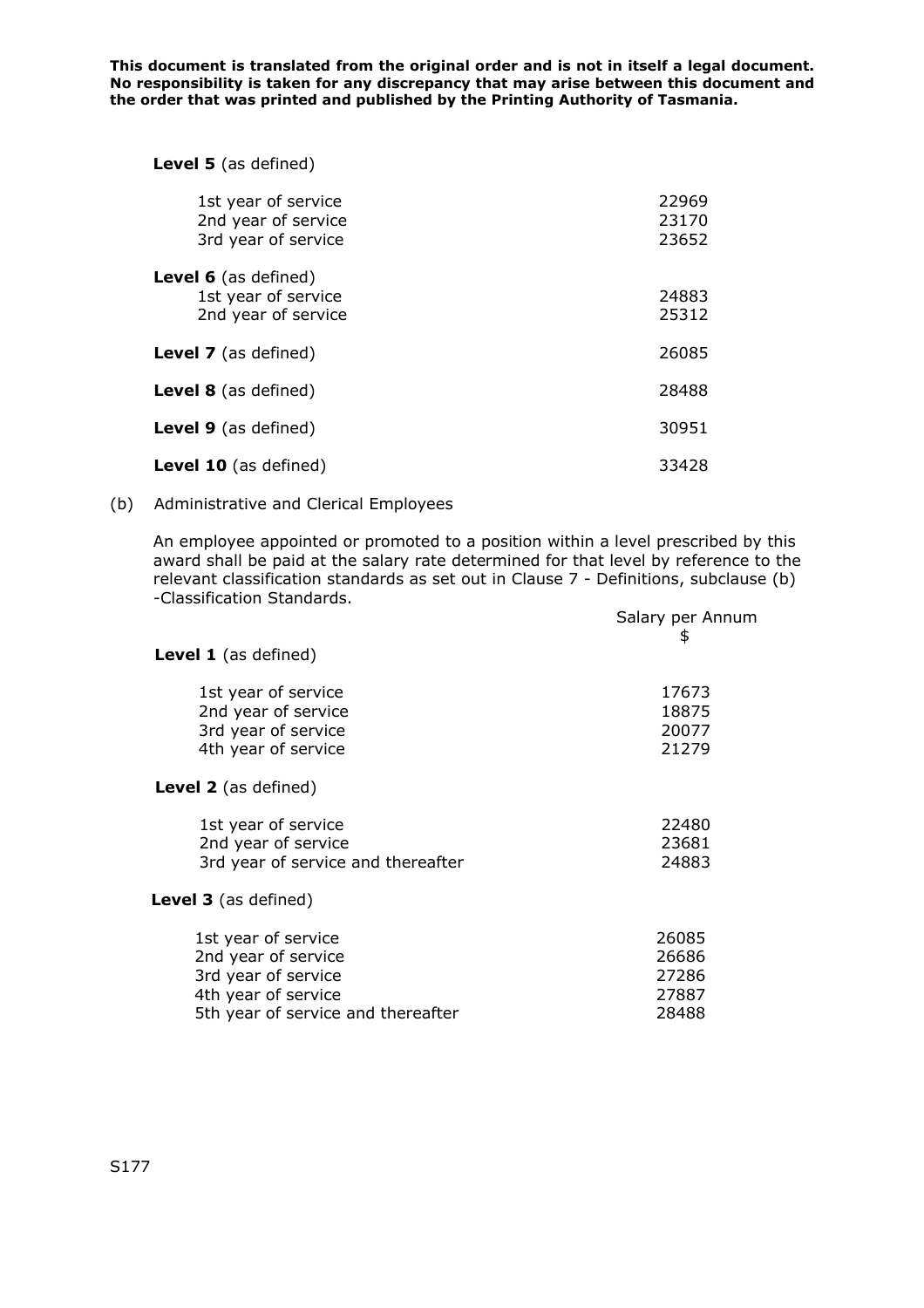# **Level 4** (as defined)

| 1st year of service<br>2nd year of service<br>3rd year of service<br>4th year of service<br>5th year of service and thereafter | 29712<br>30331<br>30951<br>31570<br>32179 |
|--------------------------------------------------------------------------------------------------------------------------------|-------------------------------------------|
| Level 5 (as defined)                                                                                                           |                                           |
| 1st year of service<br>2nd year of service<br>3rd year of service and thereafter                                               | 33428<br>34047<br>34665                   |
| Level 6 (as defined)                                                                                                           |                                           |
| 1st year of service<br>2nd year of service<br>3rd year of service and thereafter                                               | 35903<br>36523<br>37142                   |
| Level 7 (as defined)                                                                                                           |                                           |
| 1st year of service<br>2nd year of service<br>3rd year of service and thereafter                                               | 38381<br>39617<br>40857                   |
| Level 8 (as defined)                                                                                                           |                                           |
| 1st year of service<br>2nd year of service<br>3rd year of service and thereafter                                               | 43332<br>44570<br>45809                   |
| Level 9 (as defined)                                                                                                           |                                           |
| 1st year of service<br>2nd year of service and thereafter                                                                      | 48279<br>49521                            |
| Level 10 (as defined)                                                                                                          | 51998                                     |
| Level 11 (as defined)                                                                                                          | 54475                                     |
| Level 12 (as defined)                                                                                                          | 58189                                     |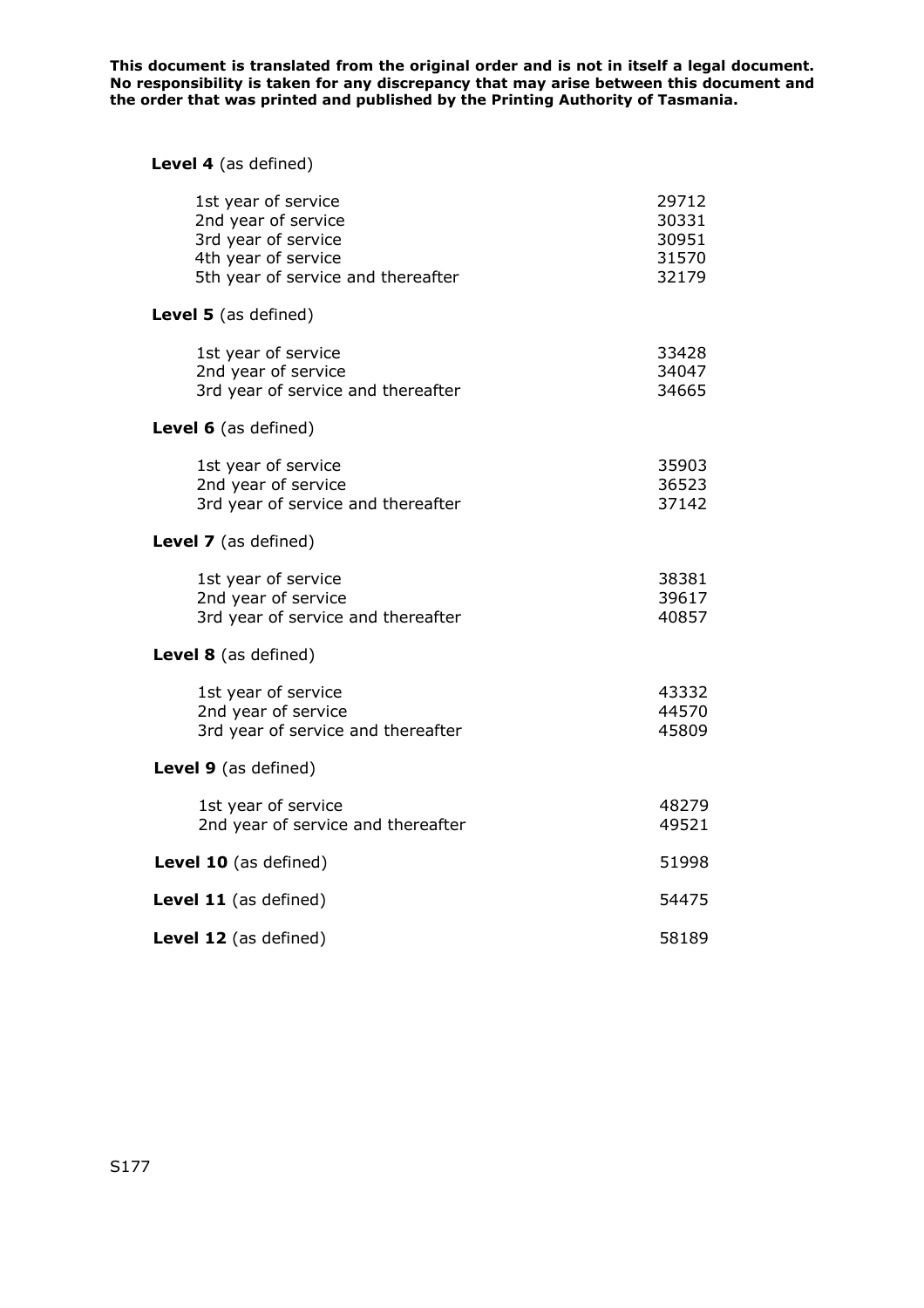#### (c) Technical Employees

An employee appointed or promoted to a position within a level prescribed by this award shall be paid at the salary rate determined for that level by reference to the relevant classification standards as set out in Clause 7 - Definitions, subclause (b) -Classification Standards.

| asscac.or. scariaar                                                                                                            | Salary per Annum<br>\$                    |
|--------------------------------------------------------------------------------------------------------------------------------|-------------------------------------------|
| Level 1 (as defined)                                                                                                           |                                           |
| 1st year of service<br>2nd year of service<br>3rd year of service<br>4th year of service<br>5th year of service and thereafter | 21879<br>22480<br>23081<br>23681<br>24883 |
| <b>Level 2</b> (as defined)                                                                                                    |                                           |
| 1st year of service<br>2nd year of service<br>3rd year of service<br>4th year of service<br>5th year of service and thereafter | 26085<br>27286<br>28488<br>29712<br>30951 |
| <b>Level 3</b> (as defined)                                                                                                    |                                           |
| 1st year of service<br>2nd year of service<br>3rd year of service and thereafter                                               | 32179<br>33428<br>34666                   |
| Level 4 (as defined)                                                                                                           |                                           |
| 1st year of service<br>2nd year of service<br>3rd year of service and thereafter                                               | 35903<br>37142<br>38380                   |
| <b>Level 5</b> (as defined)                                                                                                    | 42095                                     |
| Level 6 (as defined)                                                                                                           | 44570                                     |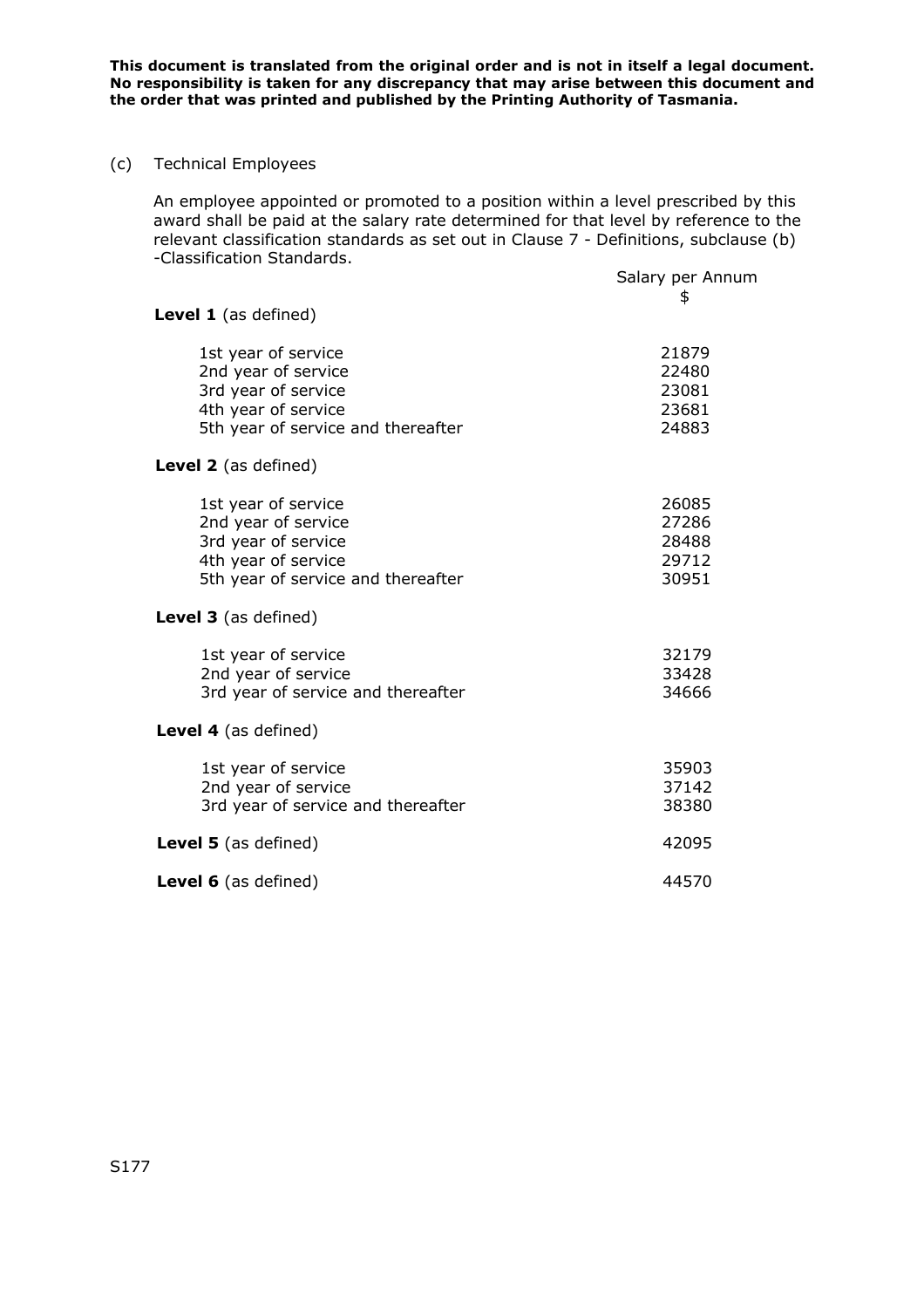(d) Professional Employees

An employee appointed or promoted to a position within a level prescribed by this award shall be paid at the salary rate determined for that level by reference to the relevant classification standards as set out in Clause 7 - Definitions, subclause (b) -Classification Standards.

|                                    | Salary per Annum |
|------------------------------------|------------------|
|                                    | \$               |
| <b>Level 1</b> (as defined)        |                  |
| 1st year of service                | 27286            |
| 2nd year of service                | 29095            |
| 3rd year of service                | 30950            |
| 4th year of service                | 32808            |
| 5th year of service                | 34665            |
| 6th year of service                | 36522            |
| 7th year of service                | 38380            |
| 8th year of service and thereafter | 40236            |
| <b>Level 2</b> (as defined)        |                  |
| 1st year of service                | 42095            |
| 2nd year of service                | 43951            |
| 3rd year of service and thereafter | 45809            |
| Level 3 (as defined)               |                  |
| 1st year of service                | 48283            |
| 2nd year of service                | 50761            |
| 3rd year of service and thereafter | 51998            |
| <b>Level 4</b> (as defined)        |                  |
| 1st year of service                | 54474            |
| 2nd year of service                | 56331            |
| 3rd year of service and thereafter | 58189            |
| <b>Level 5</b> (as defined)        | 63141            |

#### (e) Apprentices

The salary rates of apprentices shall be;

| 1st year apprentice | 45% of Level 6, 1st year rate Operational Employee     |
|---------------------|--------------------------------------------------------|
| 2nd year apprentice | 57.5°/a of Level 6, 1st year rate Operational Employee |
| 3rd year apprentice | 75% of Level 6, 1st year rate Operational Employee     |
| 4th year apprentice | 88% of Level 6, 1st year rate Operational Employee     |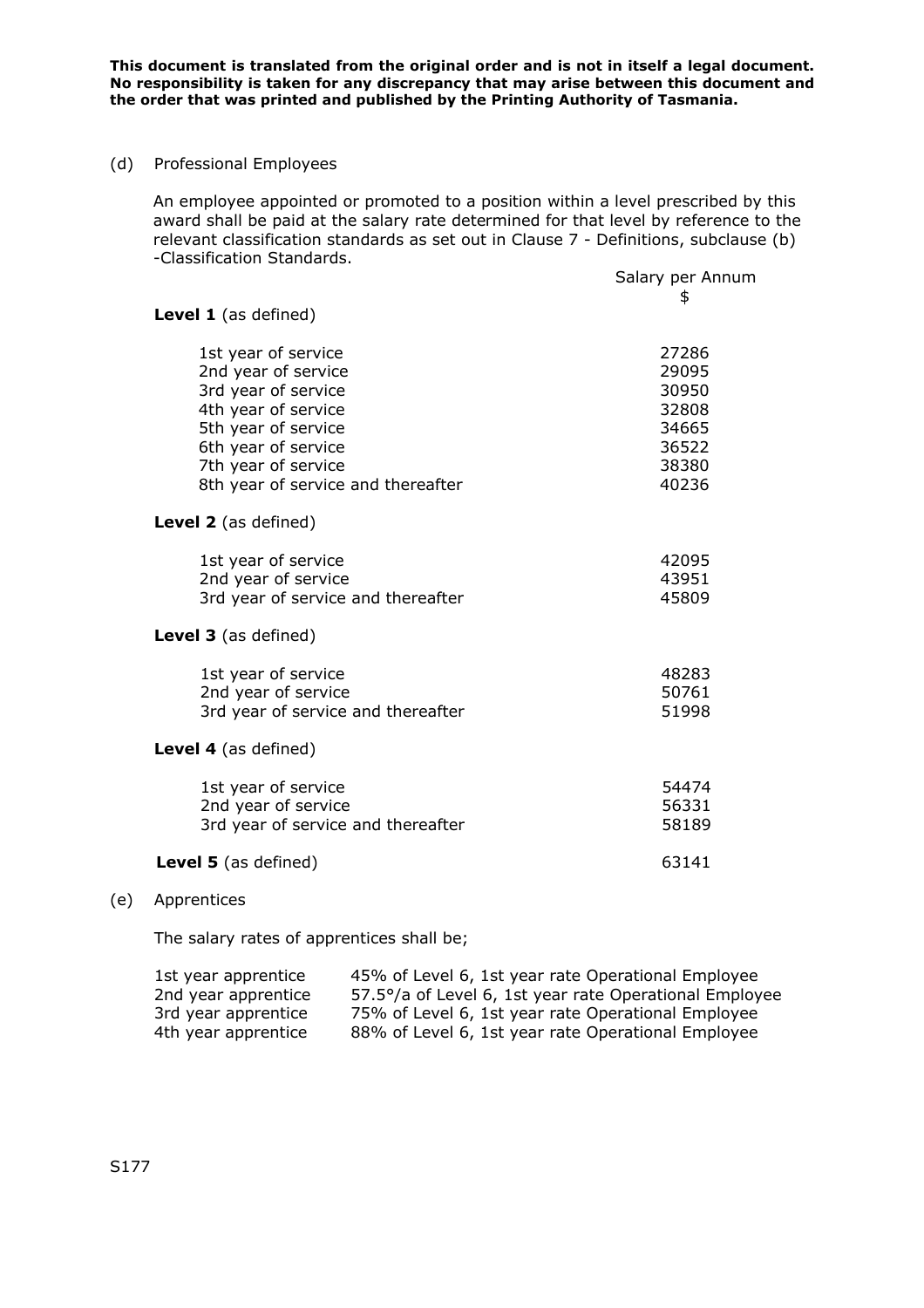- (f) Supported Wage System
	- (i) Eligibility criteria

Subject to this subclause an employer may engage employees at a supported wage rate (as set out in paragraph (iii) of this subclause) who meet the impairment criteria for receipt of a Disability Support Pension and who, because of their disability, are unable to perform the range of duties to the competence level normally required for the class of work for which they are engaged.

**PROVIDED** that this subclause does not apply to any existing employee who has a claim against the employer which is subject to the provisions of workers' compensation legislation or any provision of this award relating to the rehabilitation of employees who are injured in the course of their current employment.

**PROVIDED FURTHER** that this subclause does not apply to employers in respect of their facility, programme, undertaking, service or the like which receives funding under the Disability Services Act 1986 and fulfils the dual role of service provider and sheltered employer to people with disabilities who are in receipt of or are eligible for a disability support pension, except with respect to an organisation which has received recognition under s.10 or under s.12A of the above Act, or if a part only has received recognition, that part.

- (ii) For the purposes of this subclause:
	- (1) **"Supported Wage System"** means the Commonwealth Government System to promote employment for people who cannot work at full award wages because of a disability.
	- (2) **"Accredited Assessor"** means a person accredited by the management unit established by the Commonwealth under the Supported Wage System to perform assessments of an individual's productive capacity within the Supported Wage System.
	- (3) **"Disability Support Pension"** means the pension available under the Commonwealth pension scheme to provide income security for persons with a disability as provided under the Social Security Act 1991, as amended from time to time, or any successor to that scheme.
	- (4) **"Assessment instrument"** means the form provided for under the Supported Wage System that records the assessment of the productive capacity of the person to be employed under the Supported Wage System.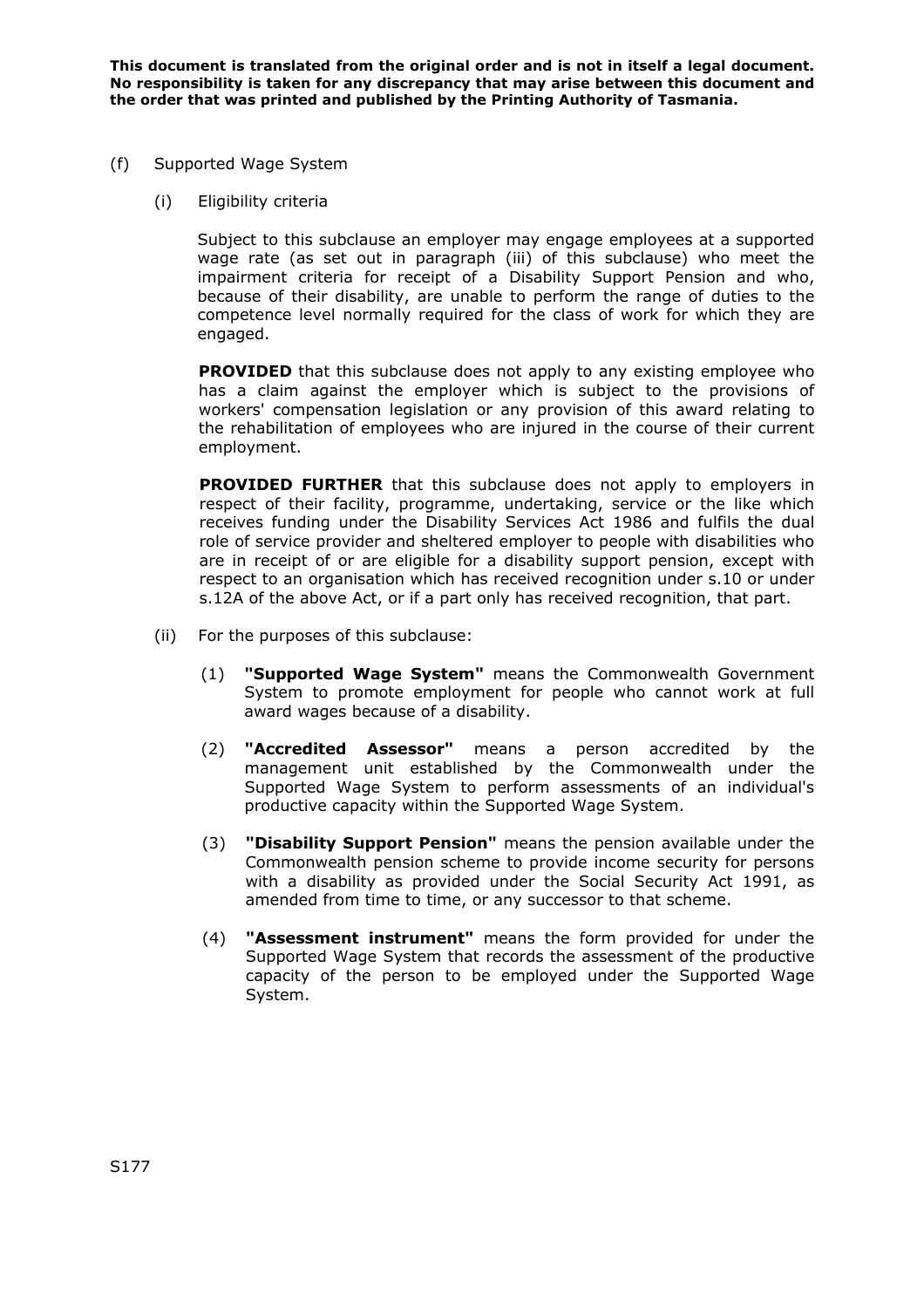(iii) Supported wage rates

Employees to whom this subclause applies shall be paid the applicable percentage of the minimum rate of pay prescribed by this award for the class of work which the person is performing according to the following schedule:

| Assessed capacity | % of prescribed award rate |
|-------------------|----------------------------|
| (paragraph (d))   |                            |
| 10%               | 10%                        |
| <b>20%</b>        | <b>20%</b>                 |
| $30^\circ/a$      | 30%                        |
| 40%               | 40%                        |
| 50%               | 50%                        |
| 60%               | 60%                        |
| 70%               | 70%                        |
| 80%               | 80%                        |
| 90%               | 90%                        |

(Provided that the minimum amount payable shall be not less than \$45 per week.)

(iv) Assessment of capacity

For the purpose of establishing the percentage of the award rate to be paid to a supported wage employee under this award, the productive capacity of the employee will be assessed in accordance with the Supported Wage System and documented in an assessment instrument by either:

- (1) the employer and a union party to the award, in consultation with the employee or, if desired by any of these;
- (2) the employer and an accredited Assessor from a panel agreed by the parties to the award and the employee.
- (v) Lodgment of assessment instrument
	- (1) All assessment instruments under the conditions of this subclause, including the appropriate percentage of the award wage to be paid to the employee, shall be lodged by the employer with the Registrar of the Tasmanian Industrial Commission.
	- (2) All assessment instruments shall be agreed and signed by the parties to the assessment, provided that where a union which is party to the award, is not a party to the assessment, it shall be referred by the Registrar of the Tasmanian Industrial Commission to the union by certified mail and shall take effect unless an objection is notified to the Registrar of the Tasmanian Industrial Commission within 10 working days.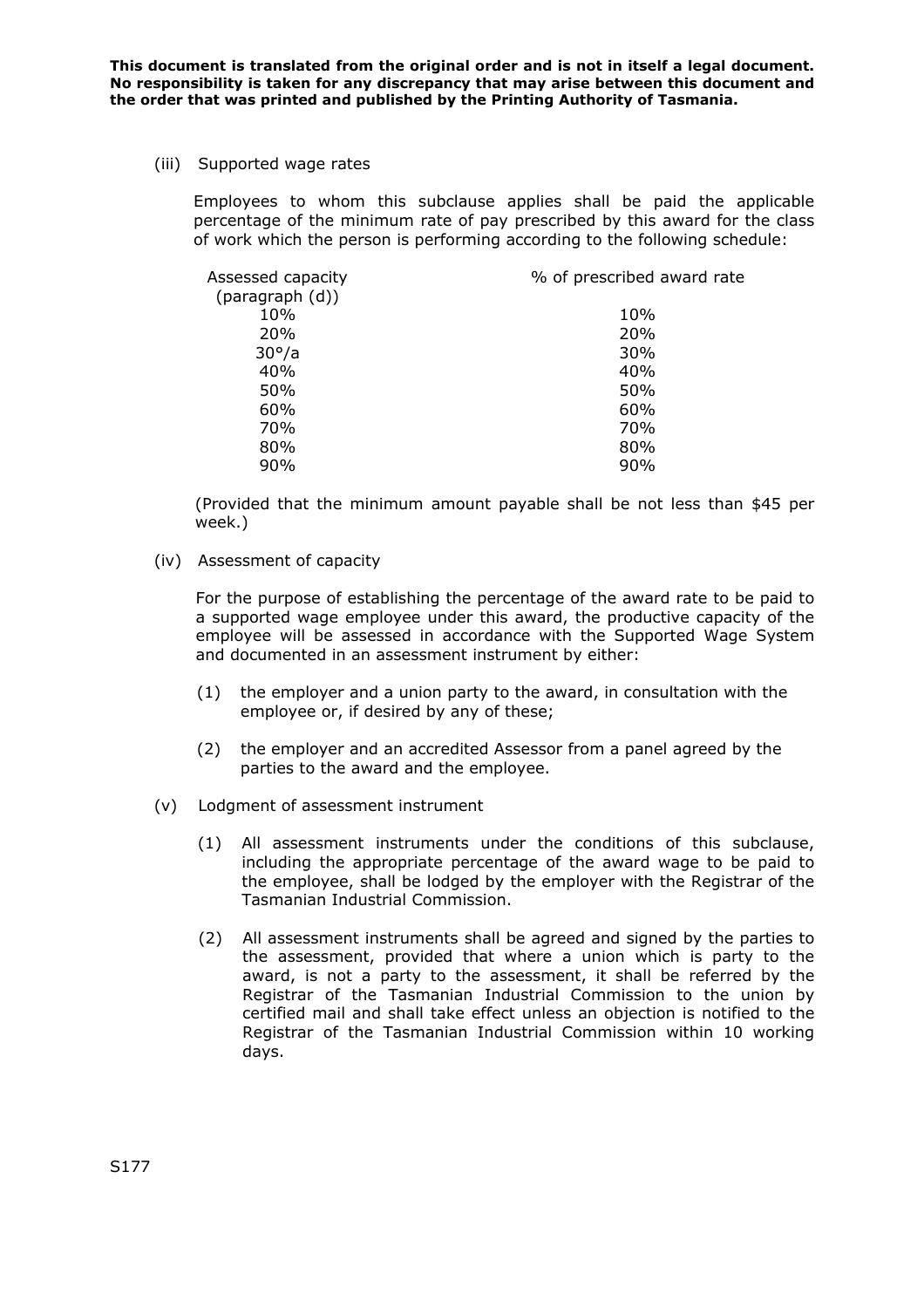(vi) Review of assessment

The assessment of the applicable percentage shall be subject to annual review or earlier on the basis of a reasonable request for such a review. The process of review shall be in accordance with the procedures for assessing capacity under the Supported Wage System.

(vii) Other terms and conditions of employment

Where an assessment has been made, the applicable percentage shall apply to the wage rate only. Employees covered by the supported wage provisions of this subclause shall be entitled to the same terms and conditions of employment as all other workers covered by this award who are paid on a pro rata basis.

(viii) Workplace adjustment

An employer wishing to employ a person under the provisions of this subclause shall take reasonable steps to make changes in the workplace to enhance the employee's capacity to do the job. Changes may involve re-design of job duties, working time arrangements and work organisation in consultation with other workers in the area.

- (ix) Trial Period
	- (1) In order for an adequate assessment of the employee's capacity to be made, an employer may employ a person under the provisions of this subclause for a trial period not exceeding 12 weeks, except that in some cases additional work adjustment time (not exceeding 4 weeks) may be needed.
	- (2) During that trial period the assessment of capacity shall be undertaken and the proposed wage rate for a continuing employment relationship shall be determined in accordance with paragraphs (iv) and (v).
	- (3) The minimum amount payable to the employee during the trial period shall be no less than \$45 per week or such greater amount as is agreed from time to time between the parties.
	- (4) Work trials should include induction or training as appropriate to the job being trialed.
	- (5) Where the employer and employee wish to establish a continuing employment relationship following the completion of the trial period, a further contract of employment shall be entered into based on the outcome of assessment under paragraph (iii) hereof."